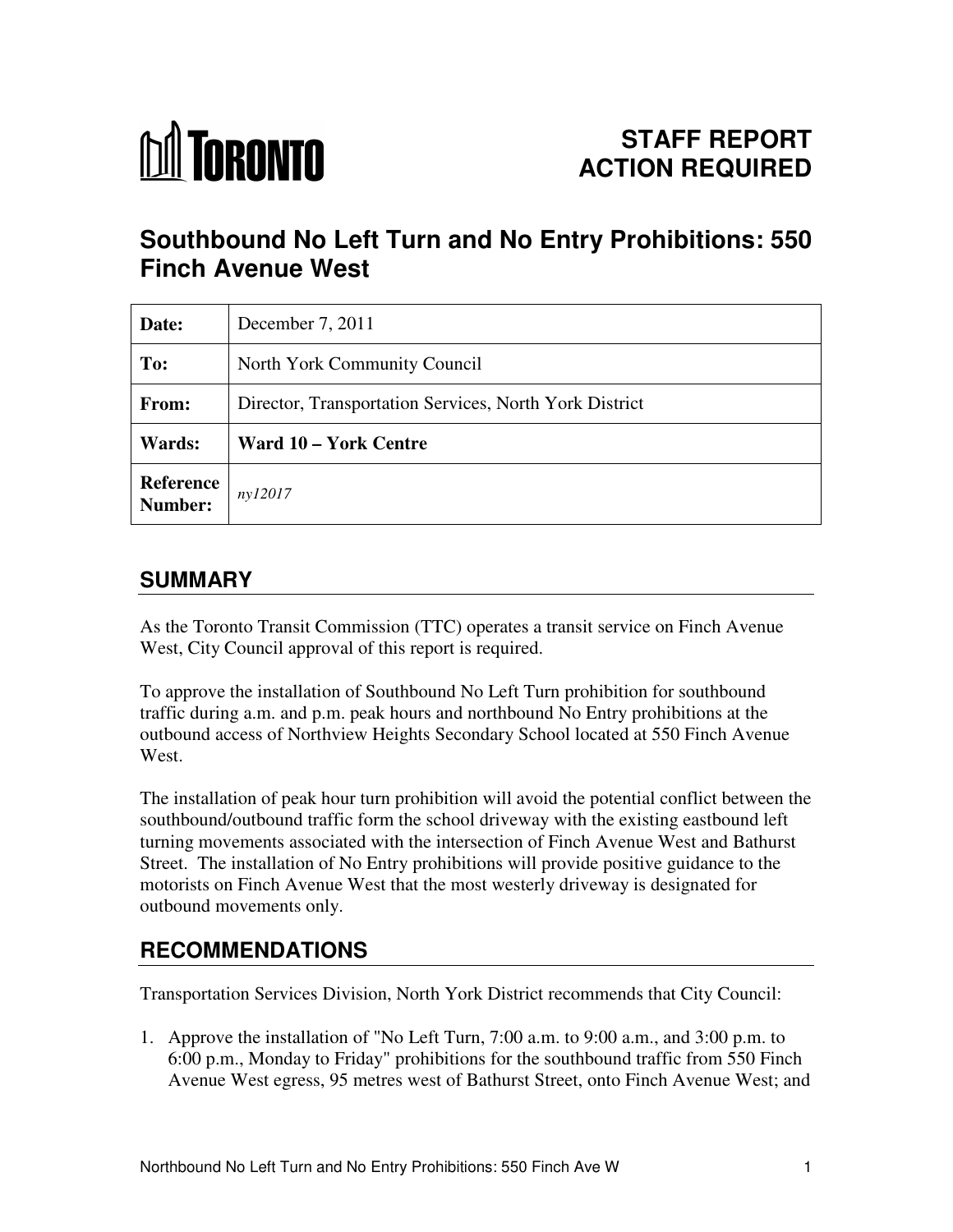2. Approve the installation of northbound "No Entry at Anytime" prohibitions to 550 Finch Avenue West egress, 95 metres west of Bathurst Street, for the traffic from Finch Avenue West.

#### **Financial Impact**

All costs associated with the turn and no entry prohibitions are included within the Transportation Services Division's 2012 Operating Budget estimates.

## **ISSUE BACKGROUND**

Traffic Planning & Right of Way Management has requested Traffic Operations to install southbound left turn prohibitions during a.m. and p.m. peak hours on the outbound driveway associated to the New Heights Community Health Centre on the site of the Northview Heights Secondary School located at 550 Finch Avenue West.

It should be noted that the Toronto District School Board has been granted approval for the construction of a medical office building (New Heights Community Health Centre) on the Northview Heights Secondary School Site. Although there are no proposed additions to the school the internal pick-up and drop-off circulation route will be modified and the parking will be reconfigured.

## **COMMENTS**

Finch Avenue West, west of Bathurst Street is designated as a major arterial roadway with a posted speed limit of 60 km/h. This section of Finch Avenue West is comprised of a five lane cross section with the centre lane being designated for left turning movements. The driveway access and egress to the site is located approximately 95 metres west of the signalized intersection of Bathurst Street and Finch Avenue West.

Currently, Northview Heights Secondary School has three full movement driveways off Finch Avenue, one of which is located on the west side of the school providing access to a small staff parking lot. The two remaining driveways are located on the east side of the school to the main parking lot and drop-off/pick-up area.

Based upon the proposed plan, the two driveways on the east side of the school will be consolidated to a one-way loop with separated access and egress points located on Finch Avenue West approximately where the existing east driveway is located. The driveway on the west side of the school will be retained in its current location and will serve an enlarged parking lot reserved for school staff.

With respect to the proposed addition, Transportation Services is aware of existing traffic concerns within the surrounding road network. The queuing from the eastbound left-turn at the intersection of Bathurst Street and Finch Avenue West has been reported to extend beyond the east driveway of the school, resulting in blockage of the accesses on the north and south side of Finch Avenue West.